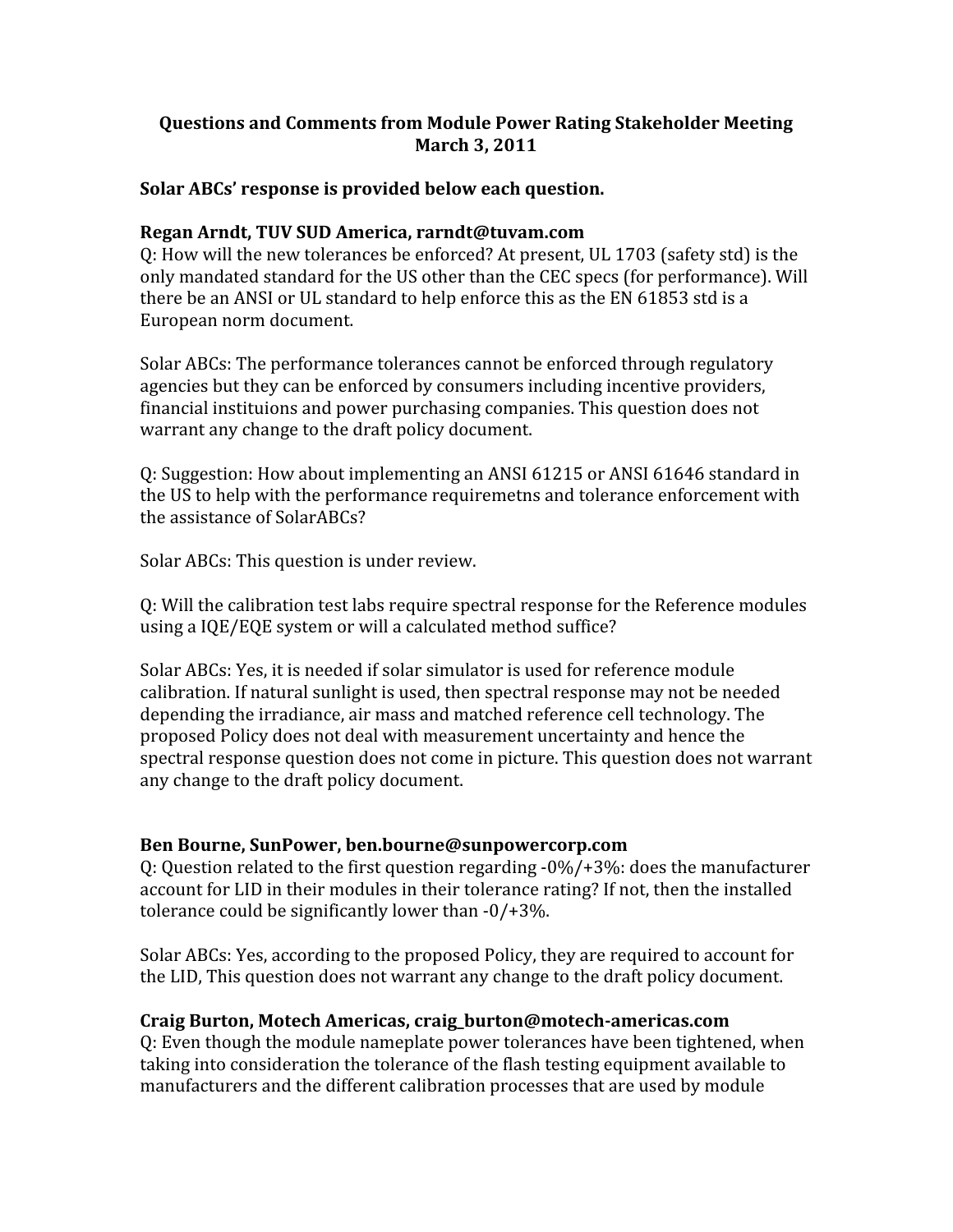manufacturers, and the variability in tolerances found in the labs, is it feasible to consider a uniform nameplate value that is real?

Solar ABCs: It is difficult to match the nameplate value with tolerances found in different labs but the nameplate value shall have treaceability with at least one calibration laboratory of manufacturer's choice to have a confidence in the nameplate rating. This is the reason the proposed Policy has the following sentence in the document: "*The measurement uncertainty of each test sample at STC along with calibration traceability chain for the measuring equipment and calibrated modules shall be reported."* This question does not warrant any change to the draft policy document.

**Steve Fortuna, LG Electronics ‐ Solar Div, steve.fortuna@lge.com** Q: My company already has a positive only (0/+3%) power tolerance and makes flash data available for all panels. What can we gain by involvement in this organization?

Solar ABCs: Good! Your company already meets the draft Solar ABCs policy if your rating tolerance is always  $0/43$ %. The "-0%" is already consitent with the policy as it allows up to "‐3%". The "‐3%" limit was chosen because majority of the manufacturers use this limit. The "-0%" was proposed in the original policy document and was extensively discussed by the Review Committee of Solar ABCs. The "‐0%" requirement is viewed as too stingent and practically difficult to maintain. This question does not warrant any change to the draft policy document.

# **David Gower, CeCeT / Intertek, david.gower@intertek.com**

Q: Testing at all of the different conditions is a good idea, but what do you think the needed time for testing under these conditions would be? Is it only a flash test under that condition?

Solar ABCs: Yes, testing time for multi‐conditions (multiple temperatures and irradiances) as compared to single‐condition (single temperature and irradiance) will be longer but the modules, in real world conditions, operate at different temperatures and irradiances. The draft policy requires tolerance reporting only for the STC (standard test condition) condition, not for the other test conditions of IEC 61853. Both indoor flash test method and outdoor natural sunlight method can be applied to obtain test data at different temperatures and irradiances (see Solar ABCs recent report related to IEC 61853 testing). This question does not warrant any change to the draft policy document.

# **Glenn Harris, SunCentric, gharris@suncentricinc.com**

Q: Each module should have the flash test data printed on the module label. Solar ABCs: Nameplate rating could be a single‐rating for all the modules of a Model/Type or individual flash test data but the stated tolerance shall comply with the policy in either case and the manufacturer shall maintain a flash tester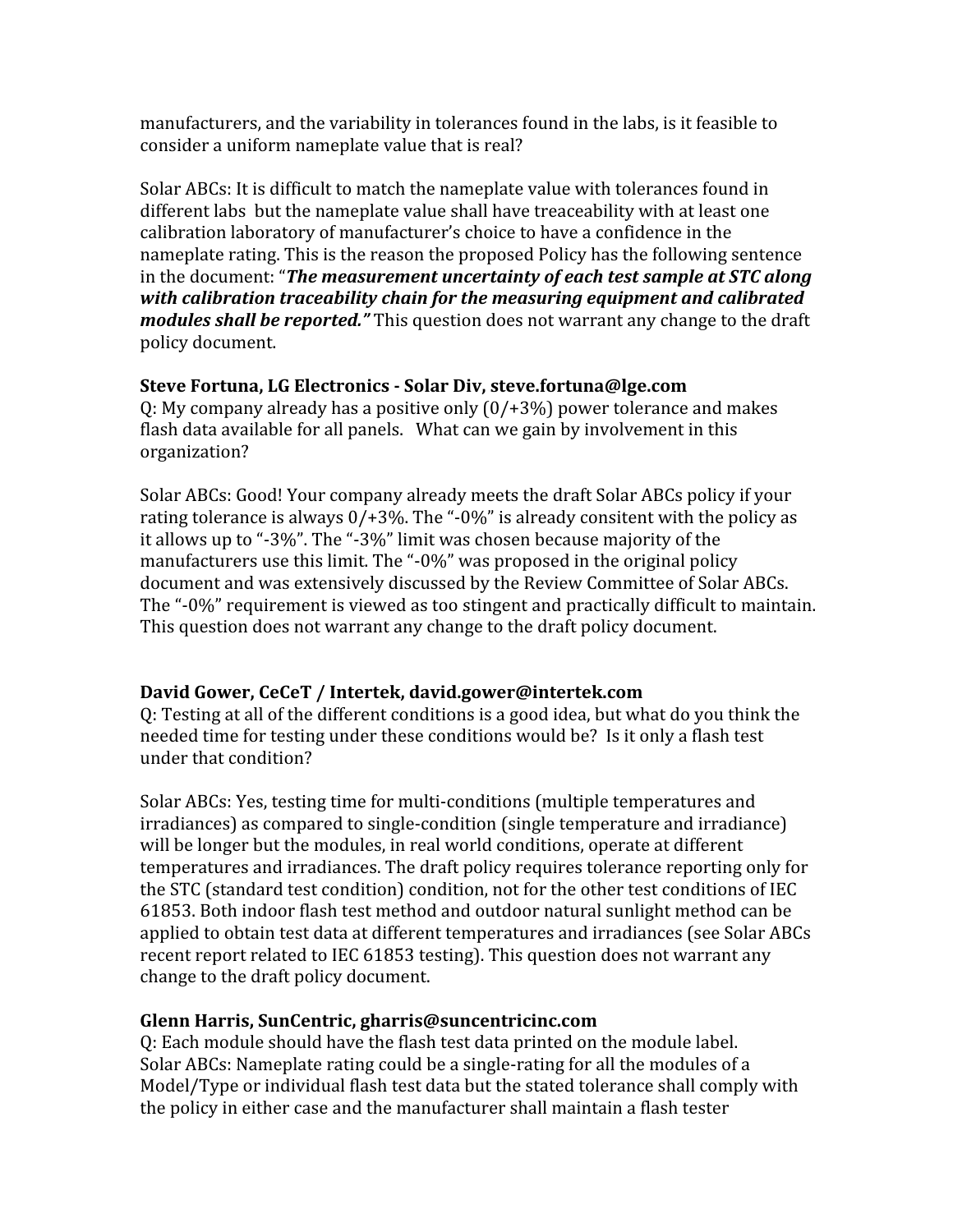calibration traceability as delineated in the policy document. This question does not warrant any change to the draft policy document.

## **Jason Hevelone, Abound Solar, jhevelone@abound.com**

Q: Many manufacturers sell multiple watt bins. Would this type of testing be required for each of these product bins?

Solar ABCs: This tolerance policy is applicable to the nameplate rating. If the nameplate rating is different based on binning, then tolerance policy shall be applied to each bin or nameplate rating. This question does not warrant any change to the draft policy document.

Q: Is this a one time effort or does this type of independent testing need to be repeated on some type of interval?

Solar ABCs: This is decided between the buyer and manufacturer, and the QA/traceablity/calibration requirements maintained by the manufacturer. This question does not warrant any change to the draft policy document.

## **Bruce Karney, Skyline Solar, bkarney@skyline‐solar.com**

Q: How can including 5 different ratings not cause consumers to be confused?

Solar ABCs: It may be confusing but ratings at multiple‐conditions better represent the reality. This question does not warrant any change to the draft policy document.

Q: I find it troubling that alternative policies were not generated and a process describing pros and cons of each was not used to identify the best policy. Similarly, I'm concerned that prototype labels have not been designed showing the 5 ratings. If you look at the analysis of the new 2011 US Lighting Label standards you'll see a much more thoughtful approach to a similar problem.

Solar ABCs: There is only published standard (EN 50380) deals with production tolerance. The issues with the tolerance requirements are clearly identified in the draft policy document as: "The EN standard allows benefit of doubt leniency on both sides of the equation: the production tolerance leniency on the right hand side of the equation and the measurement uncertainty leniency on the left side of the equation. Unfortunately, the measurement uncertainty varies from one lab to the other, and one technology to the other. Also, the EN standard does not impose any specific lower/upper limit for the production tolerance." The policy does not call for label or nameplate rating TOLERANCE for all test conditions but only one test condition (STC) which is already practiced by the industry. This question does not warrant any change to the draft policy document .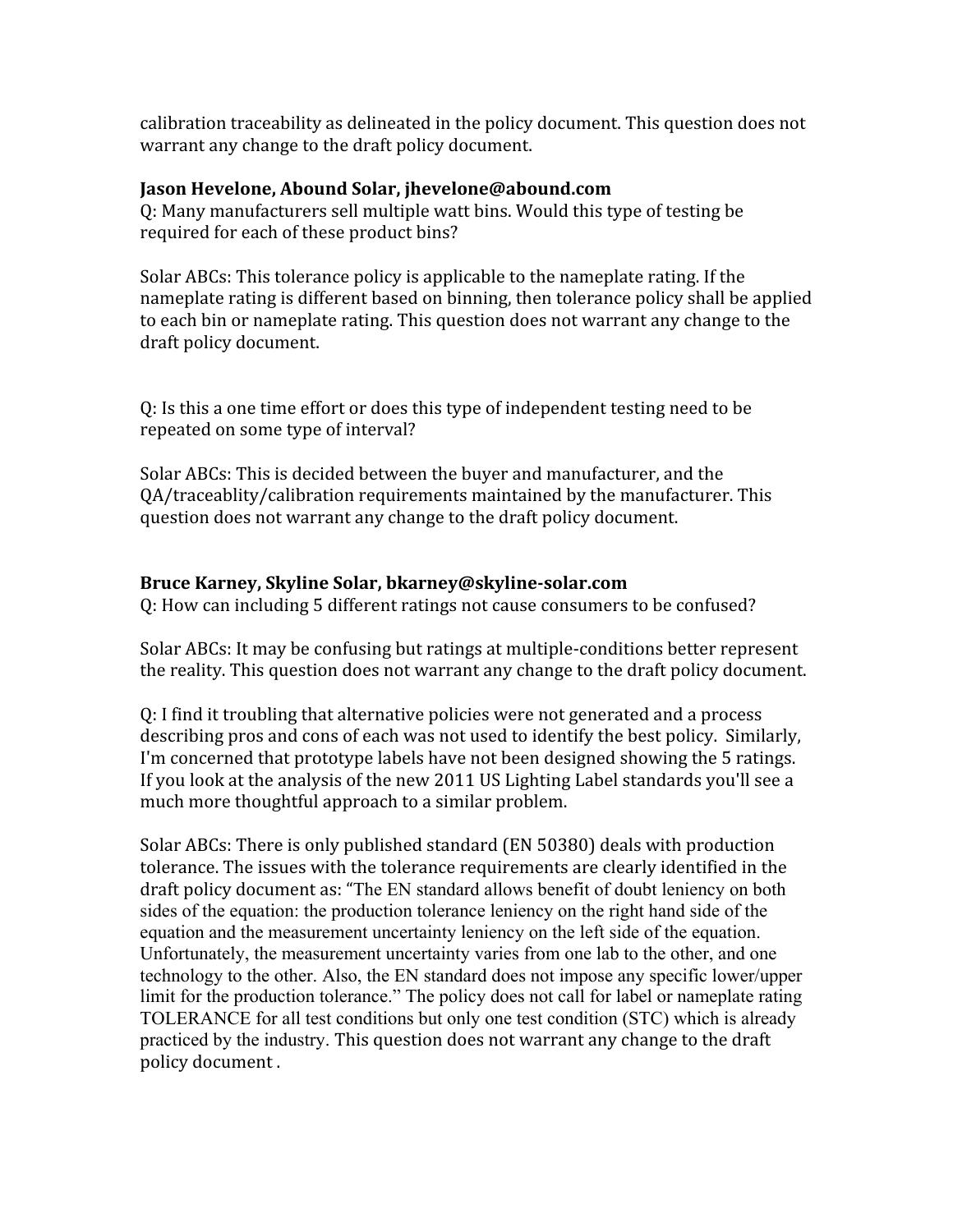The reviewer is not familiar with 2011 US Lighting Label standards but a quick internet search indicated the following (http://www.clubdoconline.com/news/press‐release/new‐regulations‐on‐lamp‐ labeling‐for‐lighting‐products‐in‐united‐states/):

"U.S. Federal Trade Commission recently issued new regulations on lamp labeling for lighting products, saying that, sales of lighting products should affix a new label on the packaging. Products with labels which fail to meet the standard of new regulations will be banned on sale in the United States.

According to the regulations, the new label, unlike the original version which separates one lamp from another simply based on power wattage, is requested to have information related to energy efficiency and content of toxic and hazardous substances, such as flux, annual energy cost, life expectancy, color temperature, mercury content and etc.

The contents of the new label will allow consumers to clearly identify the energy efficiency and environmental standards of different lighting products, inspired by which, energy-efficient products like self-ballasted fluorescent lamps and LED lights will be widely used while incandescent light bulbs and other inefficient lighting products will eventually fade out the USA market."

It seems the old lighting label requirement on the package called only for power wattage but the new lighting label requirement on the package calls for the energy efficiency and material info in addition to the old power wattage info. The reviewer is not sure, in the absence of understanding all the appropriate lighting standards, how this can be linked to the PV nameplate rating.

Q: Why did you not recommend ‐0% +5% like Manufacturer #5 uses?

Solar ABCs: Similar question was raised by another caller. The "‐0%" is already consitent with the policy as it allows up to "‐3%". The "‐3%" limit was chosen because majority of the manufacturers use this limit. The "‐0%" was proposed in the original policy document and was extensively discussed by the Review Committee of Solar ABCs. The "‐0%" requirement is viewed as too stingent and practically difficult to maintain. The "+5%" limit is considered to be too generous as "+3%" can be easily achieved these days by the manufacturers. This question does not warrant any change to the draft policy document .

## **Paul Parravicini, SunEdison Solar, pparravicini@sunedison.com**

Q: How's the new standards will help the average customer in the purchase of a more effective module?

Solar ABCs: This policy tightens nameplate rating tolerance and requires rating the modules at more than one temperature and one irradiance condition. So, an average customer is expected to get picture on the performance effectiveness of the module. This question does not warrant any change to the draft policy document .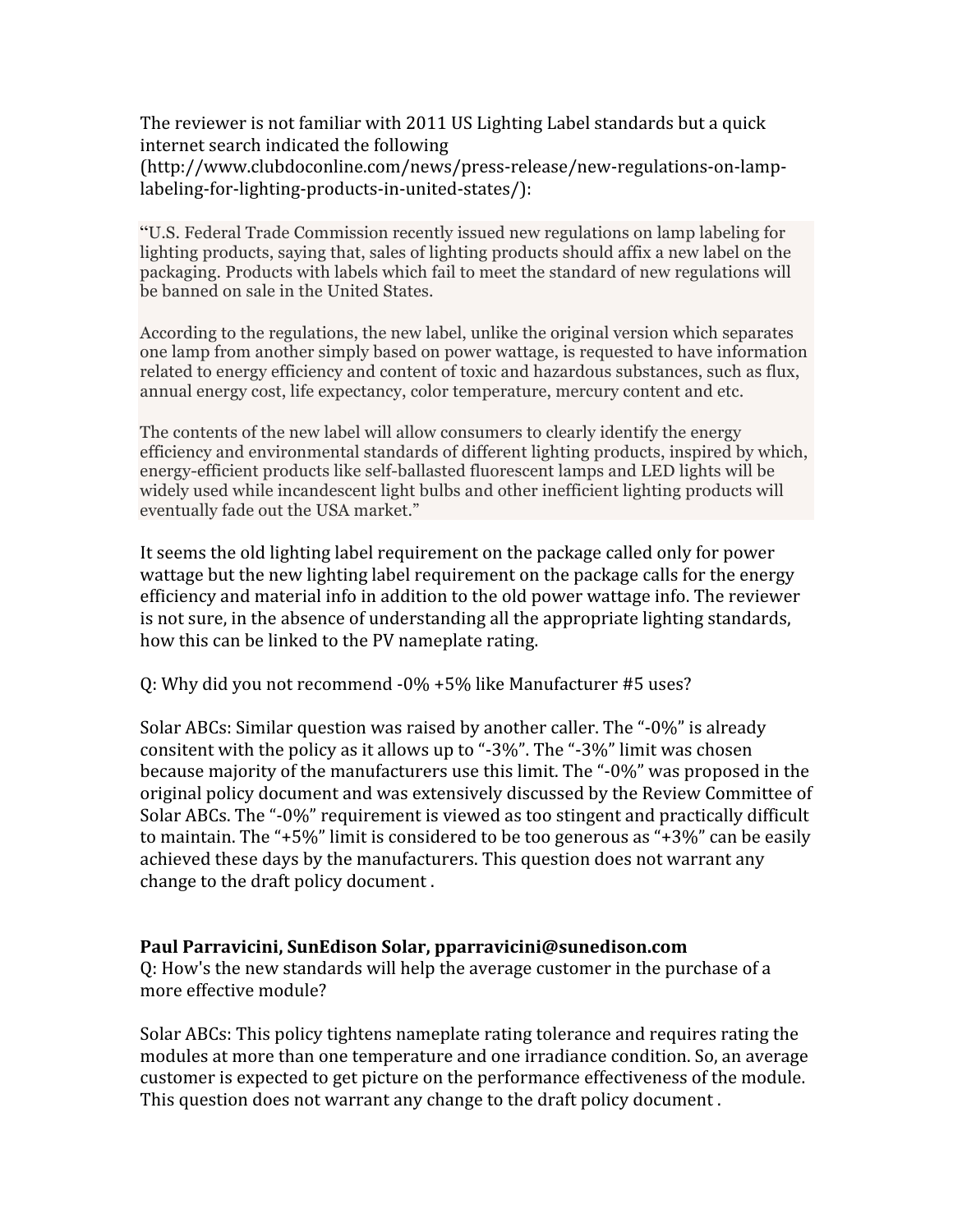## **Chris Smith, Schuco, chris@waldenpower.com**

Q: Did you consider a weighted average of the reference conditions, maybe specific to regions of the country? That would give a single performance number that would be relevant to a consumer.

Solar ABCs: Yes, this is considered in the IEC 61853 standard and that is why Solar ABCs recommends including the test conditions referred in IEC 61853 standard.

Q: A module may have a 3% power tolerance, but a +/‐10% tolerance in current and voltage. Does your draft standard cover voltage and current also? This is important for mismatch and other design considerations.

Solar ABCs: It is an important point but the Solar ABCs policy focuses on the first order issue which is related to the power itself because most incentives and purchases are still based on \$/W. This question does not warrant any change to the draft policy document .

## **Michele Trancossi, Universita' di Midena e Reggio Emilia,**

michele.trancossi@uniore.it Q: How testing system good to analyse problems such as gas boubles in EVA can be produced in industrial quality evaluation?

Solar ABCs: The current policy is related to nameplate rating tolerance issue, not the construction/design issues of a PV module. This question does not warrant any change to the draft policy document .

Q: The very limited range of validity of flash test modules do not guarantee both teoretically and pratically a good system for performace certification, but in can also guarantee a comparison between modules of the some kind.

Solar ABCs: It seems to be comment rather tha a question. It is true STC rating alone is not sufficient though it is a good test to compare the performance of different manufacturers' modules for a cold sunny day condition  $(25^{\circ}C \text{ module temperature})$ and  $1000 \,\mathrm{W/m^2}$ ). This question does not warrant any change to the draft policy document .

Q: What to do in comparison of different modules both in terms of durability and effective performance?

Solar ABCs: In order to identify the effectiveness of performance, it is necessary to rate the modules at different sets of test conditions, not just STC condition. This is the reason why the Policy calls for rating the modules at different stes of test conditions as per IEC 61853 standard. Unfortunately, this policy does not deal with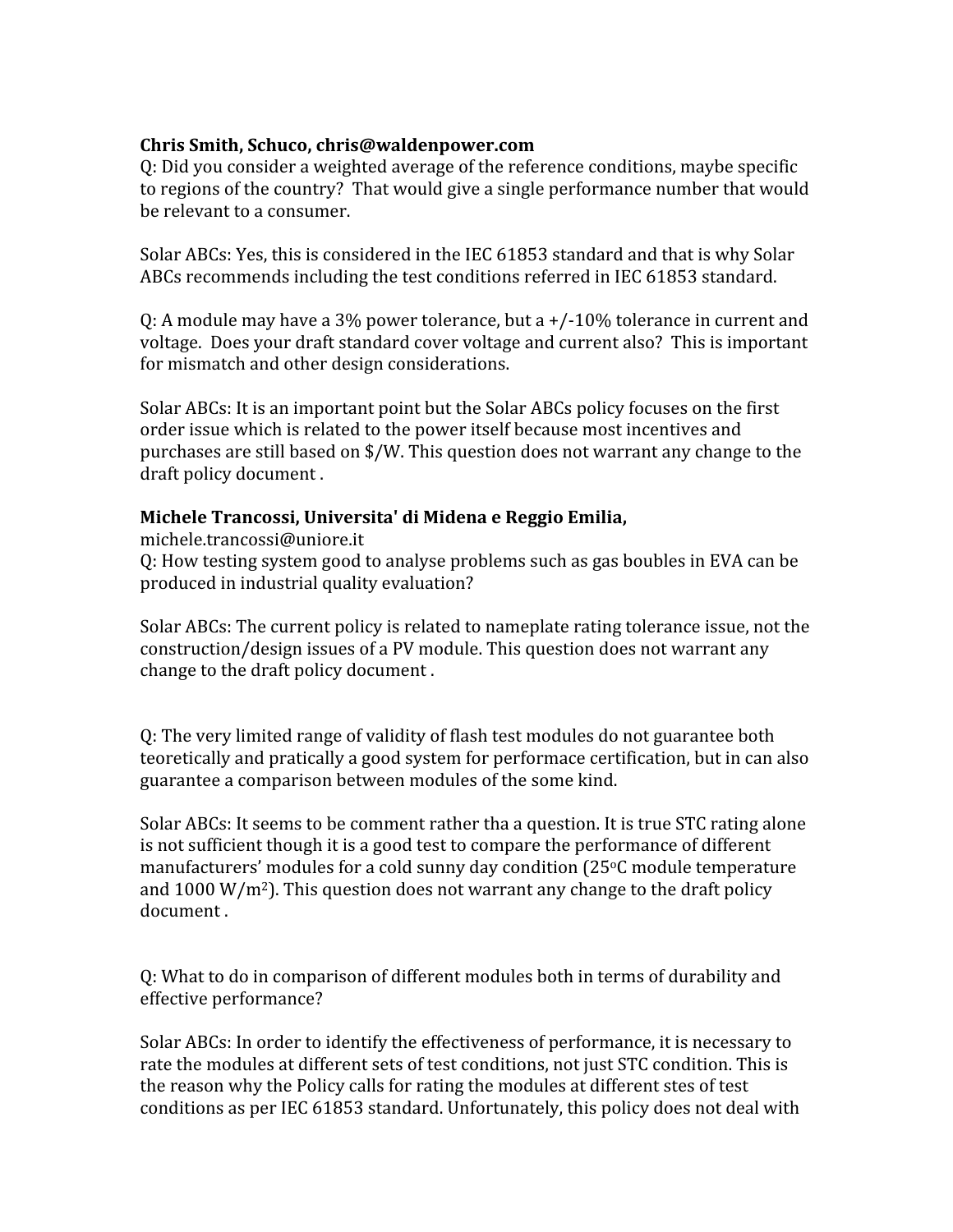durability of the modules as it is more related to design and construction materials of the modules. This question does not warrant any change to the draft policy document .

## **Lou Trippel, First Solar, Inc., ltrippel@firstsolar.com**

Q: In experiences on multiple utility scale PV projects with lenders, advisors, and customers, there is a clear view that overall system performance is the primary mechanism for plant acceptance. Given that overall system performance is a driving force in economics and project acceptance, why should a project stakeholder be obligated to undertake individual module measurements if their plant is demonstrated to perform as expected as a whole?

Solar ABCs: It is that the overall system performance is the primary mechanism for PLANT acceptance; however, the power rating (and its tolerance limits) is the primary mechanism for the MODULES. This question does not warrant any change to the draft policy document .

Q: Follow‐up/Rephrase: DC Performance as a whole is also typically measured and known in a utility scale system, and techniques exist to isolate influence of inverters. It is still not clear how individual module assessment, even within the DC side of a plant, is valuable to a project stakeholder if the DC side as a whole is performing at expectation.

Solar ABCs: Perhaps the previous answer applies here as well because this policy is related to module (not system) because the purchases are still done at \$/W of the module. This question does not warrant any change to the draft policy document .

Q: It was mentioned earlier Solar ABC's already has a +/‐5% policy. Under what market or compliance mechanism is this currently enforced?

Solar ABCs: Solar ABCs is not familiar which market enforces the previous recommendation of +/‐5% policy of Solar ABCs. However, it is to be pointed out that the previous policy was developed by Solar ABCs but not effectively marketed as it was a quick effort encouraging the industry just to move away from the acceptance of "+/‐10% tolerance" palquing the US marketplace for more than a decade.

Overall Input: Unless this effort is firmly coordinated with IEC efforts on a global basis, the creation of unique requirements without substantive international adoption is believed to be contributing to industry fragmentation and localization which is a detriment to the overall industry as a whole, and especially to global manufacturers. Efforts might be better spent refocused to contribute to globally substantive debate and standardization under formal IEC auspices.